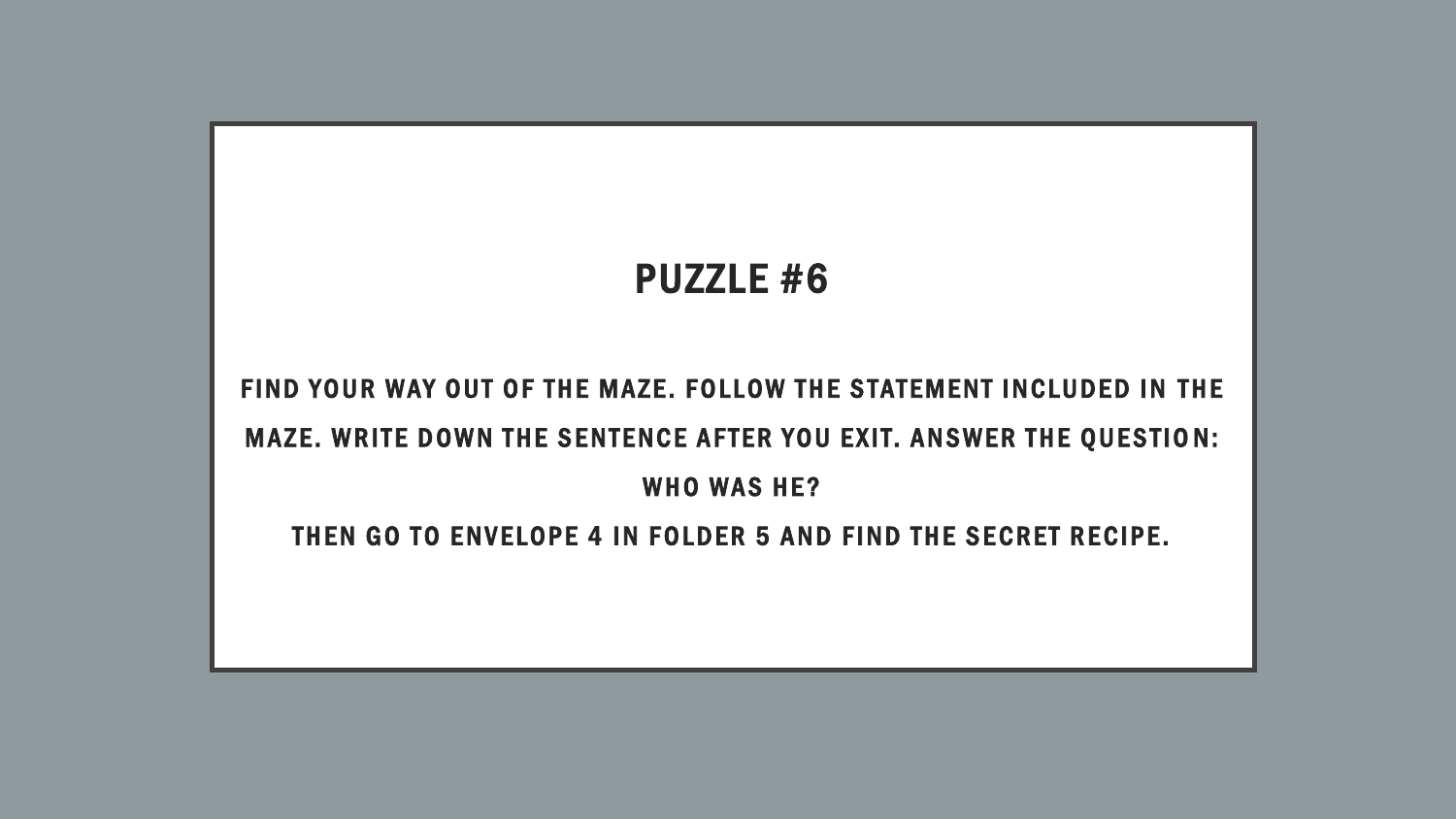

## **MAZE**

Find your way out of the maze. Write down the sentence. Answer the question: Who was he ?

Then find the secret recipe.